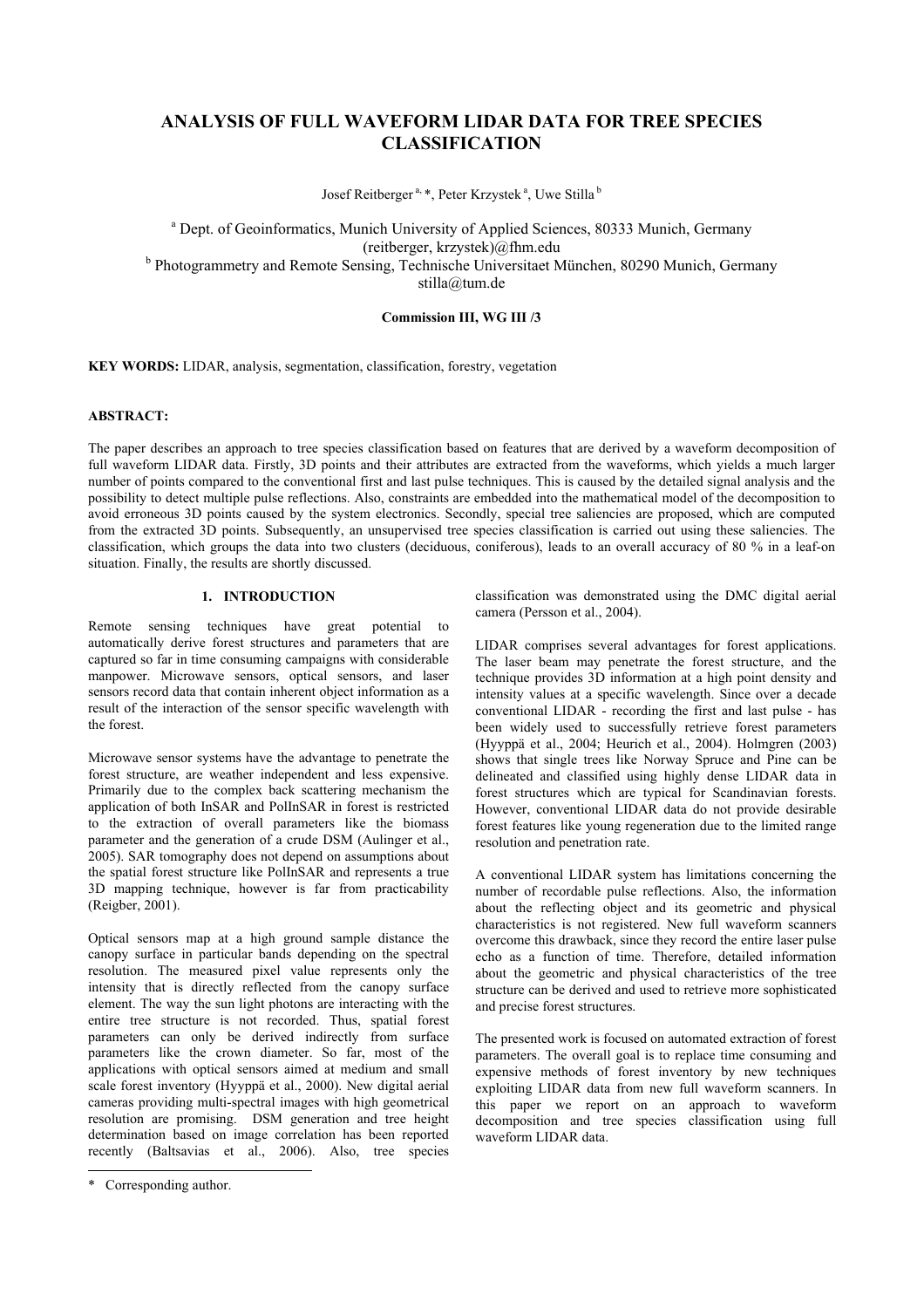The paper is structured by five sections. Section 2 describes the decomposition of the waveform based on a robust adjustment scheme. Section 3 presents the approach to tree species classification. Section 4 shows results obtained from full waveform data collected in fall 2004 by the TopEye MK II system in the Bavarian Forest National Park. Finally, the results are discussed with conclusions in section 5 and 6.

# **2. DECOMPOSITION OF FULL WAVEFORM DATA**

#### **2.1 General Remarks**

Generally, the recorded waveform is influenced by the transmitted pulse, the atmosphere and the object. Wagner et al. (2003) present a theoretical model for the interaction of a single laser beam with topographic targets like leaves, power lines, roofs and trees. For simplification, it neglects the mitigation of the laser pulse when travelling through a tree volume. Several approaches to decompose a single waveform have been published. Hofton et al. (2000) suggest to fit several Gaussian distribution functions in a nonlinear least squares adjustment to the waveform. Likewise, Jutzi and Stilla (2005) model the waveform with Gaussians by a Gauss-Newton method. Finally, Persson et al. (2005) introduced another method based on the Expectation-Maximation algorithm.

#### **2.2 Approach**

Our approach to decompose the full waveform data is based similar to Hofton et al. (2000) - on the assumption, that the transmitted pulse is of Gaussian type and the registered waveform is composed from several single laser returns that are also of Gaussian type. Thus, we model the waveform *w(t)* with a sum of single Gaussian distribution functions

$$
w(t) = \varepsilon + \sum_{m=1}^{N_p} A_m \exp\left[-\frac{\left(t - t_m\right)^2}{2\sigma_m^2}\right] \tag{1}
$$

with

 $N_P$ : Number of peaks  $A_m$ : Amplitude of the m<sup>th</sup> peak

 $\epsilon$ : Bias (noise level)  $t_m$ : Time position of the m<sup>th</sup> peak

 $\sigma_m$ : half width of the m<sup>th</sup> peak

The nonlinear observation equation (1) is linearized with respect to the unknown model parameters  $x^T = (\varepsilon, A_m, t_m, \sigma_m)$  (*m*  $= 1, N_p$ ). A standard least squares adjustment estimates the unknown variables *x* by the normal equation system

$$
(A^T P A)x = A^T P l \tag{2}
$$

with A as the design matrix, *P* as the weighting matrix and *l* as the observation vector.

Since initial experiments showed that the standard least squares adjustment cannot clearly extract single returns from the registered waveform in case of overlaying return pulses, the Levenberg-Marquardt (LM) (Levenberg, 1944; Marquardt, 1963) iteration scheme was added by replacing the normal equation matrix  $N = A^T P A$  in (2) with augmented normal equations *N*′ , where

$$
N'_{ii} = (1 + \lambda)N_{ii} \text{ and } N'_{ij} = N_{ij} \text{ for } i \neq j. \tag{3}
$$

The damping factor  $\lambda$  is initially set to 10<sup>-3</sup> and is scaled down by the factor 10 as long as the solving of the normal equations shows a good convergence. In case of a divergence *λ* is multiplied by 10 and the normal equations are solved again. This process continues until the normal equation converges significantly.

The initial values  $\varepsilon^0$ ,  $A_m^0$ ,  $t_m^0$ ,  $\sigma_m^0$  for the unknown parameters are derived as follows. The median of the waveform *w(t)* is used as starting value for  $\varepsilon$ , i.e.  $\varepsilon^0$  = *median*(*w*(*t*)). Initial values  $A_m^0$  for the amplitudes and  $t_m^0$  for the time positions of the peaks are found by smoothing the original signal by a 1x3 Gaussian filter and computing the first derivative of the smoothed curve. Possible time positions  $t_m^0$  of a peak are zero crossings of the first derivative of  $w(t)$ . In order to distinguish between real returns and noise a threshold C<sub>threshold</sub> based on the median absolute deviation *MAD=median(w(t) - median(w(t))*|) of the waveform *w(t)*, which is a measure of dispersion of a distribution about the median (Rousseeuw and Leroy, 1987), is calculated. The threshold  $C<sub>threshold</sub>$  is set to

$$
C_{threshold} = median(w(t) + 3.1.4826 \cdot MAD)
$$
 (4)

in order to achieve consistency with the standard deviation for asymptotical normal distributions. We just select potential local maxima with amplitudes larger than the threshold  $C_{threshold}$ . The initial values  $\sigma_m^0$  are set to 0.25 m, which is equivalent to the standard deviation of the transmitting pulse (pulse length 5 ns) assuming that it is of Gaussian type.

The internal accuracy of the estimated parameters are derived from the inverse normal equation matrix  $N^{-1}$  and the sigma naught  $\sigma_0$ . Since the scan angle of the laser beam is rather small the standard deviation  $\sigma_{t_m}$  of the peak position is a good estimation of the height standard deviation of the corresponding 3D point  $X_m^T = (x_m, y_m, z_m)$ , i.e.  $\sigma_{z_m} \approx \sigma_{t_m}$ . This value is used as a quality measure after the adjustment to discard possible weak points from any further analysis based on a certain threshold.

### **2.3 Extraction of 3D points**

The estimated time positions  $t_m$  of the Gaussian functions are used along with the starting point  $X_s^T = (x_s, y_s, z_s)$ , the direction vector  $r<sub>s</sub>$  and the start time  $t<sub>s</sub>$  of the waveform to generate the 3D points of the waveform with  $X_m = X_s + (t_m - t_s)r_s$  ( $m = 1, N_p$ ). Additionally, these points get the width  $W_m$  of the return pulse and the intensity related parameter  $I_m$  of the reflection as attributes. The width  $W_m$  is set to twice the estimated standard deviation  $\sigma_m$ , i.e.  $W_m = 2 \cdot \sigma_m$ . The parameter  $I_m$  is derived from the integral of the Gaussian function that can be approximated with  $I_m = 2 \cdot \sigma_m \cdot A_m$  and is equivalent to the pulse energy of the reflection. Note that the parameters  $W_m$  and  $I_m$  are still sensor specific since they depend on the amplitude and pulse length of the emitted signal. Also,  $I_m$  depends on the run length  $s_m$  of the laser beam. Calibration is achieved by referencing  $W_m$  and  $I_m$  to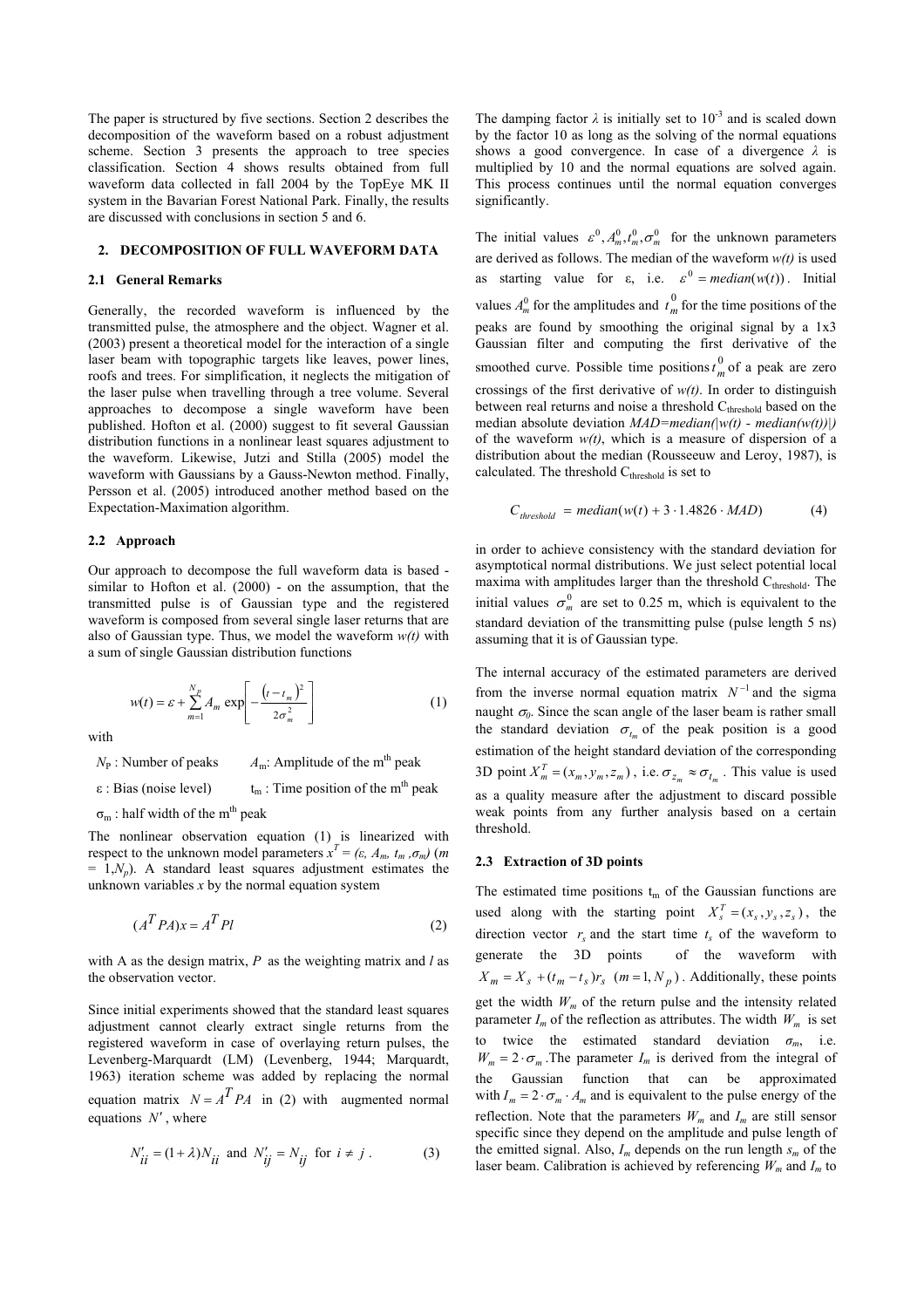$W^e$  and  $I^e$  of the emitted Gaussian pulse and correcting  $I_m$ with respect to a nominal distance  $s_0$  according to the radar equation (Wagner et al. 2003). This leads to calibrated

parameters 
$$
W_m^c = \frac{W_m}{W^e}
$$
 and  $I_m^c = \frac{I_m \cdot s_m^2}{I^e \cdot s_0^2}$ , which represent

additional information about the reflections of the laser beam on targets and can be used in a tree species classification.

# **3. TREE SPECIES CLASSIFICATION**

#### **3.1 Concept**

Tree species classification is usually split up into three main steps. Firstly, individual tree crowns are delineated by a segmentation of the canopy height model, which describes the tree surface. Secondly, characteristic features of the individual trees are extracted. Thirdly, based on the extracted features tree species are classified using an appropriate classifier. So far, we have been concentrating on the second and third step and postponed the segmentation of the tree crowns.

### **3.2 Feature extraction**

The finding of significant features describing the tree individually is a key issue in tree species classification. Assuming a given tree segment we have several waveforms intersecting the prismatic volume area from which in total *n* 3D points  $X_j = \{x_j, y_j, z_j, I_j^c, W_j^c\}$   $(j = 1, n)$  can be derived containing the coordinates and the attributes of the waveform decomposition.

The salient features  $S_t = \{S_g, S_i, S_I\}$  of a tree t are subdivided into three groups reflecting the outer tree geometry by  $S_{\varphi}$ , the internal geometrical tree structure by *Si* and the intensity-related tree structure by *SI*.

For the group  $S_g$  we have developed two saliencies  ${S_g} = {S_g^1, S_g^2}$ . The first saliency  $S_g^1$  consists of the parameters  $\{a,b\}$  of a parabolic surface  $z = a \cdot (x - x_0)^2 + b \cdot (y - y_0)^2 + z_0$  that is fitted to the 3D points of the crown shape. These points are found with a convex hull algorithm applied to the crown points. Crown points are selected from the tree segment points by discarding possible ground hits within a height bound of 1 m above the DTM and points below the crown base height *hbase*. The value for *hbase* is found by splitting the tree segment into height layers of 0.5 m and finding the lowest layer that contains more than 1% of the non-ground points. The parameters  $(x_0, y_0, z_0)$  are either adjusted or are set equal to the coordinates of the highest point found in the tree segment.

For the calculation of the second saliency  $S_g^2$  we subdivide the tree in *l* tree layers (Figure 1). The saliency  $S_g^2$  is composed of the mean radii  $S_g^2 = {r_k}(k = 1, l)$  that are determined as the mean distances  $r_k = \frac{1}{N_k} \sum_{i=1}^{N_k} \sqrt{(x_i - x_0)^2 + (y_i - y_0)^2 (k = 1, l)}$  of

The saliency group  $S_i = \{S_i^h, S_i^d\}$  describing the internal tree structure is inspired by metrics introduced for tree characterization (Naesset, 2004). The saliencies  $S_i^h = \{h_k\}(k = 1, l)$  are the percentiles of the LIDAR point height distribution in a tree segment and also referred to as height dependent variables (Figure 1b). The saliencies  $S_i^d = \{d_k\}(k=1, l)$  are defined as the number of LIDAR points in *1* tree layers from height  $((k-1)/l) \cdot h_{tree}$  to height  $(k/l) \cdot h_{tree}$  normalized by the total number of LIDAR points in a tree segment (Figure 1c).

The key idea to introduce the third saliency group  $S_I = \{S_I^1, S_I^2\}$  is to use the intensity information the waveform decomposition provides for each point. We compute in *l* tree layers with  $N_k$  layer points the mean values  $I_k^c = \frac{1}{N_k} \sum_{i=1}^{N_k} I_i^c (k = 1, l)$ *k N i*  $c_k = \frac{1}{N_k} \sum_{i=1}^{N_k} I_i^c (k=1, l)$  composing the saliency  ${S}_I^1 = {I}_k^c (k=1, l)$ . Additionally, we introduce the saliency  ${S_I}^2 = {I_{mean}}^c$  as the overall intensity related value for the entire tree segment.



Figure 1: Tree layers a)-c) Different distributions

## **3.3 Classification**

The tree species classification is a 2-step procedure beginning with a clustering of the tree species and a subsequent Bayes classification. Let  $S_t = \{S_s, S_i, S_j\}$  be the salient features of a tree *t* to be classified and let  $T_k = {\mu_k, \Sigma_k}$  be the density probability model (mean, covariance matrix) of the  $k^{th}$  tree class. The probability that a tree *t* is a member of the  $k^{th}$  tree class is given by

$$
p(S_t|T_k) = \frac{1}{(2\pi)^d \sqrt{|\Sigma_k|}} exp(-\frac{1}{2}(S_t - \mu_k)^T \Sigma_k (S_t - \mu_k))
$$
 (5)

where *d* is the number of saliencies.

The density probability models  $T_k$  are found by the Expectation-Maximization algorithm that approximates the distribution of a saliency subset  $S \varepsilon S_t$  by

$$
p(S) = \sum_{k=1}^{s} \pi_k N(S \mid \mu_k, \Sigma_k)
$$
\n<sup>(6)</sup>

with  $\pi_k$  as the mixing coefficients,  $N(S | \mu_k, \Sigma_k)$  as the multivariate Gaussian distribution and *s* as the number of

all  $N_k$  layer points to the tree trunk  $(x_0, y_0)$ , which is set equal to the planimetric coordinates of the highest crown point (Figure 1a).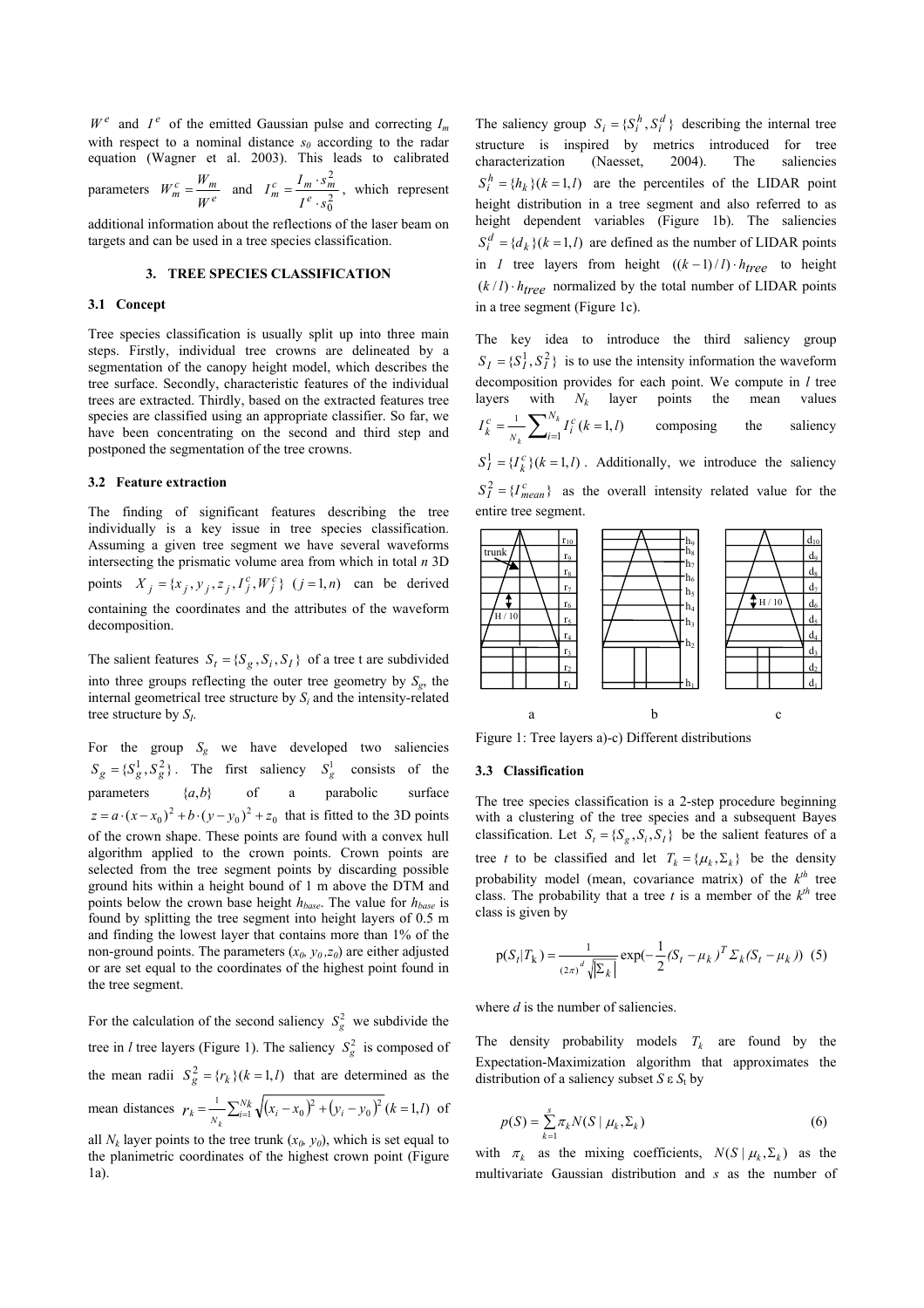Gaussians. Note, if we just apply the clustering step (6) to the entire set of tree saliencies, we will receive the simple case of an unsupervised tree species classification. Otherwise, step (6) is the learning process of the Bayes classification (5).

# **4. EXPERIMENTS**

Experiments were conducted in the Bavarian Forest National Park that is located in south-eastern Germany along the border to the Czech Republic. The waveform data have been collected by the new full waveform system MK II from TopEye, which is operating at a wavelength of 1550 nm and a PRF of 50 kHz. The scan angle varies within 14 and 20 degrees. The system was flown in late September 2004 at a flying height of 200 m resulting in a nominal point density of approximately 25 points/ $m^2$ . Due to the fixed sampling length of 128 samples, the waveform was limited to about 19 m. The sampling rate was 1 GHz providing a vertical resolution to 15 cm. The pulse length of 5 ns created a pulse width with a standard deviation of 25 cm. The emitted Gaussian pulse was not available. Finally, the footprint was 20 cm because of the beam divergence of 1 mrad.



Figure 4: Aerial images of areas 1 and 2 in row 1; Points derived by the TopEye system in row 2, grouped in "First" and "Last" pulse points; Points derived from the waveforms in row 3, grouped in "First" and "Last" pulse points and points between "First" and "Last" pulse (labelled as "Middle" points)

The flown area is of size 500 m x 1700 m and is mainly characterized by Norway Spruce and European Beech. Segmented tree crowns have been derived from a canopy height model (CHM) by a watershed-based algorithm. The CHM was generated from an earlier laser scanning campaign (Heurich et al., 2004). The total number of tree segments amounted to 1000. Reference data for Norway Spruce and European Beech were available in 97 and 23 segments, respectively. In each segment we took the highest tree as the reference tree.

In a first step we applied the waveform decomposition to four sample trees and one meadow area in order to demonstrate the potential of the approach. Firstly, an area of interest was defined in digital orthophotos by manually digitizing a polygon. Secondly, 3D points were generated from all the waveforms intersecting the corresponding prismatic volume segment. The resulting 3D points were grouped into the 3 classes "First", "Last" and "Middle". The classes "First" and "Last" contain all the points derived from the first and last detected peak  $(t_1, t_{Np})$ . All the other points referring to  $t_m$  ( $m = 2$ ,  $N_p$ –1) were classified as "Middle". For comparison, we selected also the first and last pulse points the TopEye system created conventionally with its standard detection procedure. Figure 4 illustrates graphically two sample trees and table 1 contains numerically the number of points extracted by the TopEye system and our waveform decomposition. Note that the single trees 1, 2 and 3 are freestanding. Tree 4 refers to a group of trees in closed forest.

| Area                                        |                  | 1                               | $\overline{c}$                   | 3               | 4                                                         | 5                   |
|---------------------------------------------|------------------|---------------------------------|----------------------------------|-----------------|-----------------------------------------------------------|---------------------|
| Tree<br>specie<br>$\sqrt{2}$<br>object type |                  | Deci-<br>duous<br>(leaf-<br>on) | Deci-<br>duous<br>(leaf-<br>off) | Coni-<br>ferous | Deci-<br>duous<br>(leaf-<br>on)<br>and<br>coni-<br>ferous | Mea-<br>dow         |
| Size $\lceil m^2 \rceil$                    |                  | 21.9                            | 72.2                             | 22.2            | 86.7                                                      | 28.3                |
| Points<br>from<br>Top-<br>Eye               | Total            | 768                             | 5594                             | 1109            | 1602                                                      | 362                 |
|                                             | First            | 503                             | 4168                             | 882             | 1191                                                      | 362                 |
|                                             | Last             | 265                             | 1426                             | 227             | 411                                                       | $\boldsymbol{0}$    |
| Points<br>derived<br>from<br>wave-<br>forms | Total            | 943                             | 7436                             | 2555            | 3261                                                      | 456                 |
|                                             | First<br>$(\%)$  | 553<br>(59)                     | 4648<br>(62)                     | 1483<br>(58)    | 1678<br>(51)                                              | 456<br>(100)        |
|                                             | Last<br>$(\%)$   | 280<br>(30)                     | 1548<br>(21)                     | 727<br>(28)     | 969<br>(30)                                               | $\mathbf{0}$<br>(0) |
|                                             | Middle<br>$(\%)$ | 110<br>(11)                     | 1240<br>(27)                     | 345<br>(14)     | 614<br>(19)                                               | $\mathbf{0}$<br>(0) |

Table 1: Comparison of points derived by the TopEye system and by the waveform decomposition

| Saliency      | $S_g^1$ | $S_g^2$ | $S_i^h$ | $S_i^d$ | $S_I^1$ |    | $S_I^2$ $S_g^1 + S_I^2$ $S_g^2 + S_I^2$ |    |
|---------------|---------|---------|---------|---------|---------|----|-----------------------------------------|----|
| Conif. $[\%]$ | 86      | 94      | 54      | 69      | 79      | 80 | 80                                      | 80 |
| Decid. $[%]$  | 65      | 65      | 74      | 61      | 65      | 83 | 83                                      | 82 |
| Total [%]     | 81      | 88      | 58      | 67      |         | 81 | 81                                      | 80 |

Table 2: Overall accuracy of tree species classification

In the next step tree species classification was carried out for the two classes "Coniferous" and "Deciduous" by applying the saliencies  $S_t = \{S_g, S_i, S_j\}$  of 1000 tree segments to the unsupervised clustering approach (6). We postponed the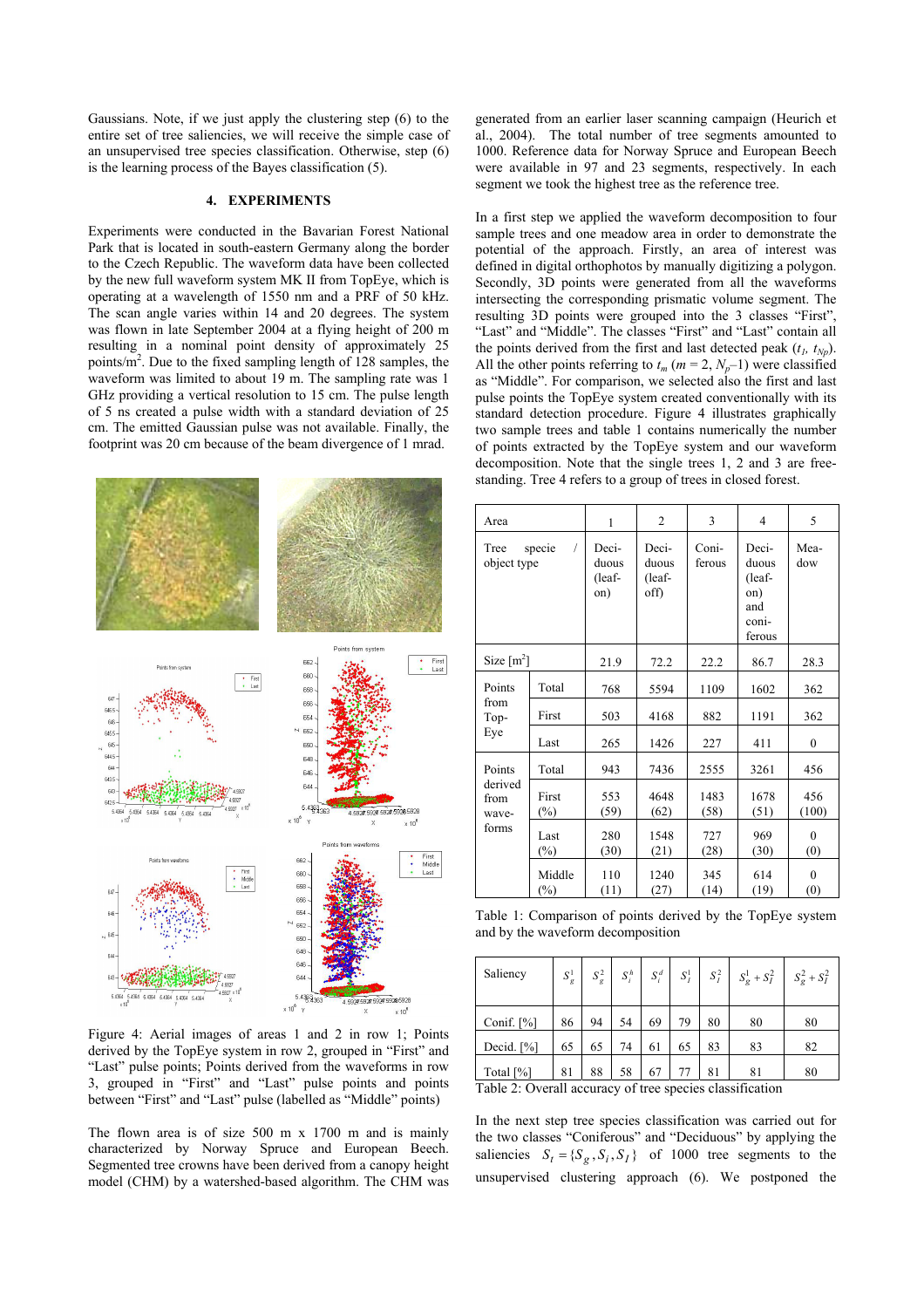supervised classification with (5) because of the few reference data for European Beech. The overall classification accuracy was derived from the reference data by determining error type I and error type II. We introduced 10 layers for the saliencies  $S_g^2$ ,  $S_i^d$  and  $S_i^1$ , and calculated height percentiles for  $S_i^h$  in steps of 10%. We only used the last values  $r_{10}$  and  $I_{10}$  for  $S_g^2$ and  $S_I^1$ . Table 2 summarizes the classification results.

#### **5. DISCUSSION**

The application of the waveform decomposition to the LIDAR data showed that on average 2 to 3 returns could be detected from a single emitted waveform. Thus, the overall point density of 25 pts/ $m^2$ , which is a function of the flying height, the PRF and the flying speed, was increased to roughly 60 pts/ $m^2$ .



Figure 2: Separated overlaying returns



Figure 3: Waveform from a roof with an erroneous peak and the fitted curve where this peak is ignored

Interestingly, the LM iteration scheme (3) successfully separates overlaying returns. Figure 2 shows that three overlaying return pulses could be clearly split up. The corresponding peaks have a distance of 0.4 m and 0.7 m respectively, which is in the order of the nominal height separability derived from the pulse length of 5 ns (Wagner et al. 2003). Note that conventional LIDAR systems can practically discern two return pulses with a distance of about 3 m. Furthermore, the adjustment approach evidences an excellent mean height standard deviation  $\sigma_{t_m}$  of about 2 cm for all points decomposed from the waveforms. This is roughly by the factor 7 better than the nominal height resolution of 15 cm.

Surprisingly, some waveforms contained erroneous peaks that are a typical effect of bandwidth limited receiver electronics called "ringing" and can be observed - most prominently - when the registered light intensity is high. In worst cases there might even occur 2 additional pseudo peaks after the dominant large peak that only results from one reflection. Figure 3 shows a typical example of a waveform resulting from a roof reflection. Two rules have been established to avoid the extraction of pseudo 3D points in that case. The second peak is ignored if it is closer than 1.5 m to the first peak and, secondly, if its amplitude is smaller than 1/5 of the amplitude of the first peak.

Table 1 evidences that the waveform decomposition provides significantly more points than the standard TopEye detection mode. The smallest improvement of about 25% can be observed at tree 1, which is a small deciduous tree in a leaf-on situation. In the area of the coniferous tree 3 the waveform decomposition creates even more than 100% additional points. Two main reasons can be found for this. Firstly, the waveform decomposition decorrelates all the significant returns of the laser beam. Sometimes, up to four or even more points can be found between the first and last peak. Such points are totally ignored by a conventional system. The percentage of the "Middle" points to the total number of decorrelated points varies between 10% and 30%. Secondly, since the waveform decomposition can be flexibly controlled by tuning parameters, it also decorrelates points with a low intensity. Again, many of such points are not registered by a conventional system due to the internal threshold for signal detection. In other words, the higher sensitivity of the waveform decomposition generates much more points. This becomes especially apparent in area 5 (=meadow), where only first pulse points occur.

The classification results of table 2 show, that the saliencies  $S^i_{\sigma}$ describing the crown shape work best for the coniferous trees. Classification just using the saliencies  $S_i^d$  and  $S_i^h$  representing the internal geometrical structure results in a worse accuracy. The height dependent saliency  $S_i^h$  is better for deciduous trees, whereas the density dependent saliency  $S_i^d$  works better for coniferous trees. In comparison to this, classification with intensity related saliencies  $S_I^i$  yields better results. Especially, the saliency  $S_I^2$  describing the mean intensity value of the segmented tree improves the classification of deciduous trees. However, the saliency  $S<sub>i</sub><sup>1</sup>$  describing the intensity related value in the upper tree layer is much worse with 65%. Interestingly, if we combine the best intensity related saliency  $S_I^2$  with the crown shape saliencies  $S_g$  the classification results for both tree species is practically the same as with the intensity related saliency  $S_I^2$ . Obviously, the classification results are mainly influenced by the crown shape geometry and the mean intensity related value of the tree. Especially, the crown shape drives the classification for coniferous trees considerably. Height and density dependent saliencies are not as good as expected. Probably, the characteristic tree structures are not clearly reflected in these saliencies. The reasons are manifold. Firstly, the waveforms have just a limited length of 19 m and do not penetrate the lower parts of the trees. Secondly, since the data